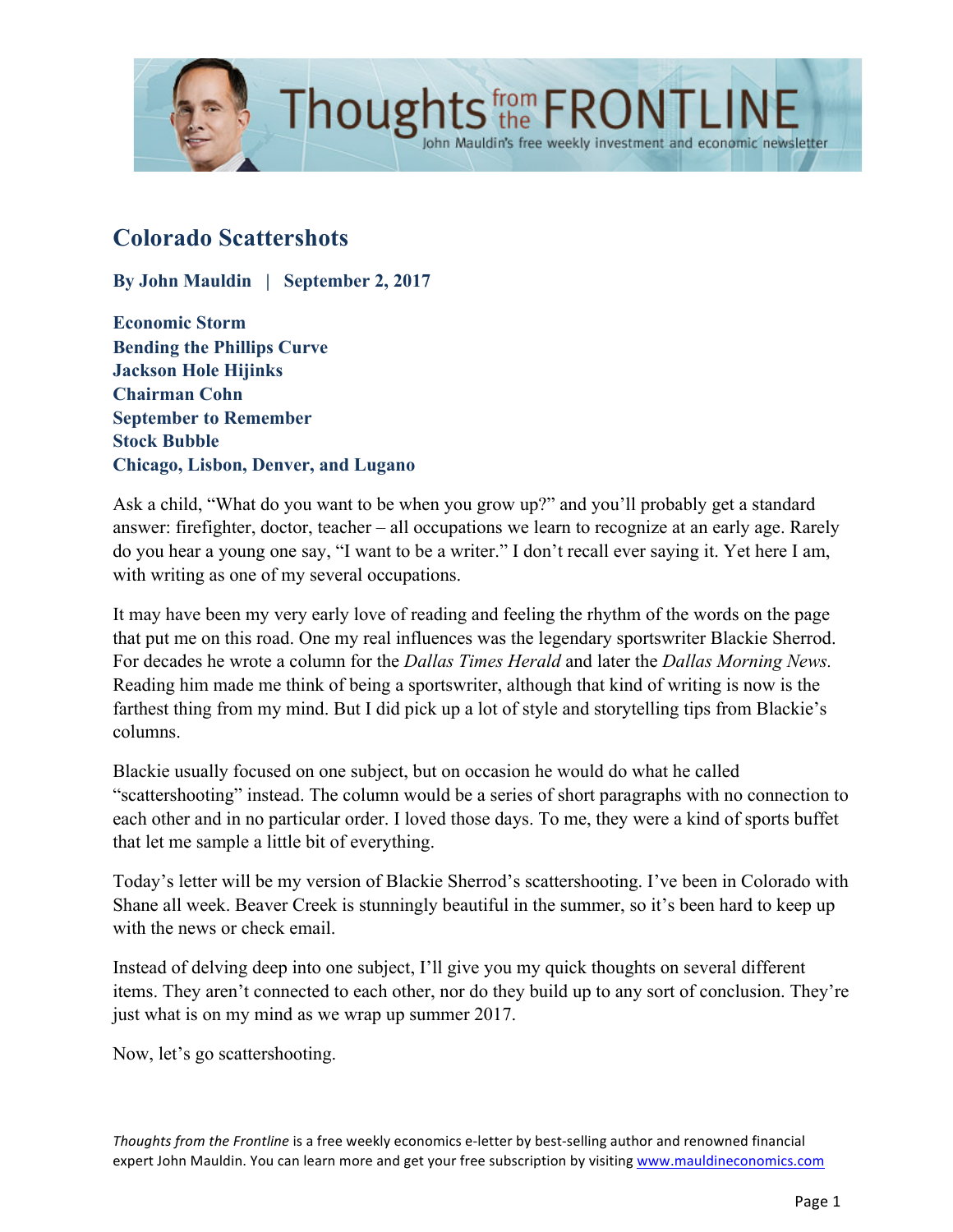

Photo: USDA

#### **Economic Storm**

The top-of-mind news is the havoc wreaked by Hurricane Harvey on South Texas and Louisiana. Houston is getting most of the publicity, but the affected area is much larger. As a lifelong Texan, I have many friends in that region. They've lived through many storms and normally take what natures throws at them in stride. Not this time. I am seeing headlines calling this a thousand-year flood. It seems that over 100,000 homes in Houston alone were flooded. Harvey meant business. Recovering from this storm will take a long time and a lot of resources.

Economically, Harvey will likely be big enough to actually show up in national data. The weird part is it may eventually look like *growth* instead of destruction, because of the way we measure GDP. Gross domestic product looks at what the nation produces. It doesn't matter if we lost something else on the way there and are merely rebuilding to get it back.

Houston is the fourth largest city in the country. If it were a separate nation, it would be the  $23<sup>rd</sup>$ ranked country in terms of economic size. And that isn't even counting the surrounding areas that were devastated.

Here's reality. Tens, perhaps hundreds, of thousands of people in Houston alone lost their homes, their cars, probably most of their possessions. Some are now unemployed. Thousands of businesses will be closed for weeks, possibly months. Had Harvey not come along, those workers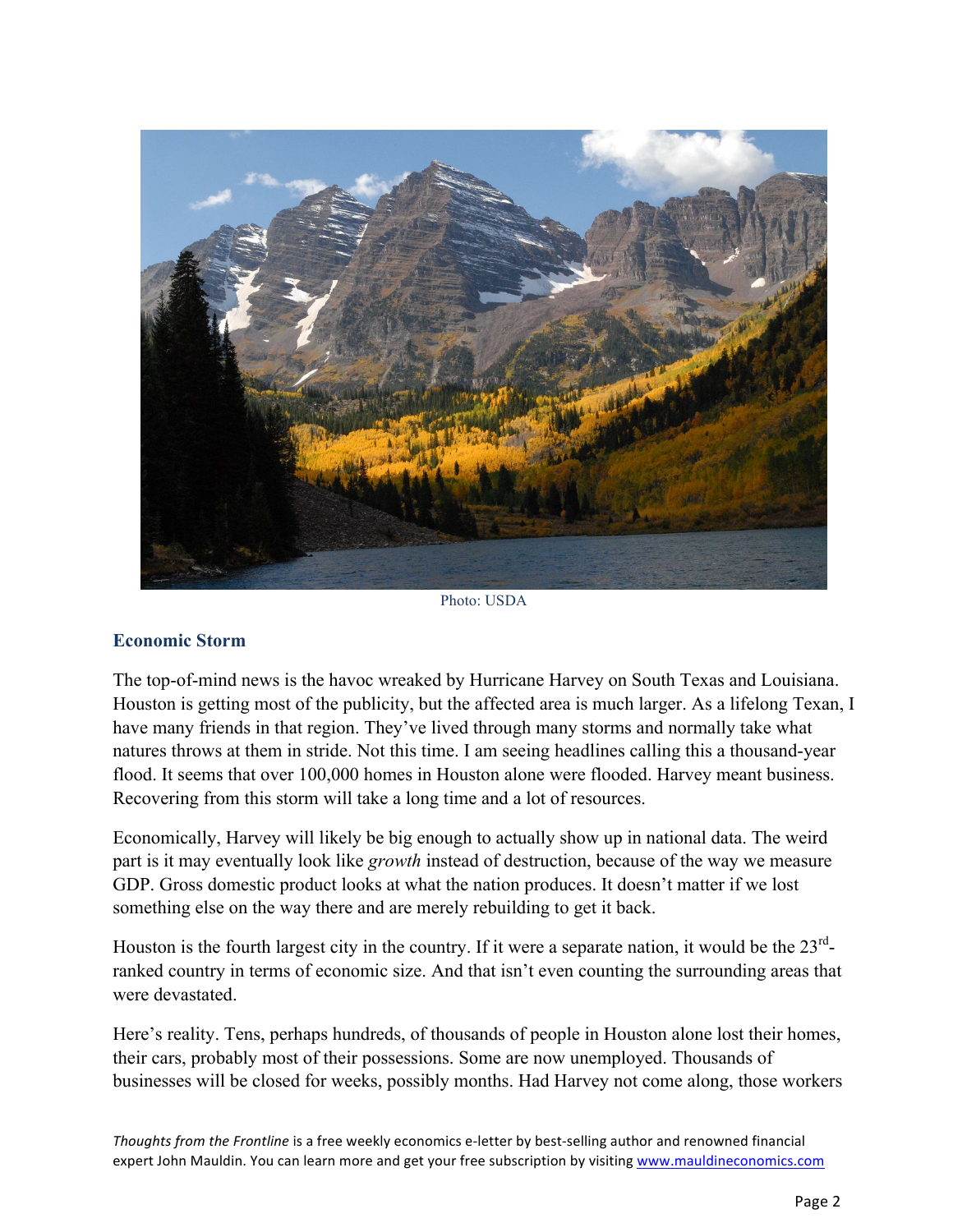and businesses would all have been producing something that added to GDP. Now they aren't.

Getting these people productive again will generate a lot of spending: new homes, office buildings, cars, etc. This isn't growth; it simply restores what the storm destroyed. But to GDP, it looks like production.

Reader Craig Pierce of Corpus Christi kindly sent me a Morgan Stanley report on this topic. I thought its first sentence was unintentionally hilarious:

Natural disasters are never good for the economy, but they can cause a temporary increase to GDP.

In other words, "the economy" is not synonymous with GDP. Technically we knew that, but the disconnect is still funny to see in print.

Morgan Stanley's initial estimate was that Harvey would cause \$30–40 billion in damages. Sources are now talking as much as \$150 billion. The number will be a big one in any case. As for GDP, Morgan Stanley says:

[T]he timing of Hurricane Harvey is key. We have over a full month left in the third quarter, which means the economic effects of Harvey may be fairly neutral on 3Q as a whole, but the lagged effects of rebuilding homes and replacing motor vehicles can last longer, providing a lift to GDP in 4Q and beyond.

Last week also brought the second estimate for second-quarter GDP, a surprisingly strong 3%. If the third quarter can hold up and then Harvey-related rebuilding activity adds a few points to the fourth quarter, 2017 might end with GDP looking pretty good relative to recent years. That outcome might in turn affect Federal Reserve decisions and all sorts of other choices. Simply having that 3-handle on GDP will be a psychological boost for many people, even if is a Harveydriven illusion.

Sidebar: We desperately need a better growth measure than GDP is, but for now it's all we have.

#### **Bending the Phillips Curve**

One of this year's big macro questions – perhaps *the* macro question – is why low unemployment isn't sparking higher inflation as the fabled Phillips curve says it should. The Fed is tightening because it believes in the Phillips curve. But what if it shouldn't rely on the Phillips curve with such blind faith? Some new research from the Fed itself says that may be the case.

[A new paper](https://www.philadelphiafed.org/-/media/research-and-data/publications/working-papers/2017/wp17-26.pdf) from Philadelphia Fed researchers says the Phillips Curve doesn't actually help predict inflation. The authors say their results suggest, instead, that "monetary policymakers should at best be very cautious in their reliance on the Phillips curve when gauging inflationary pressures."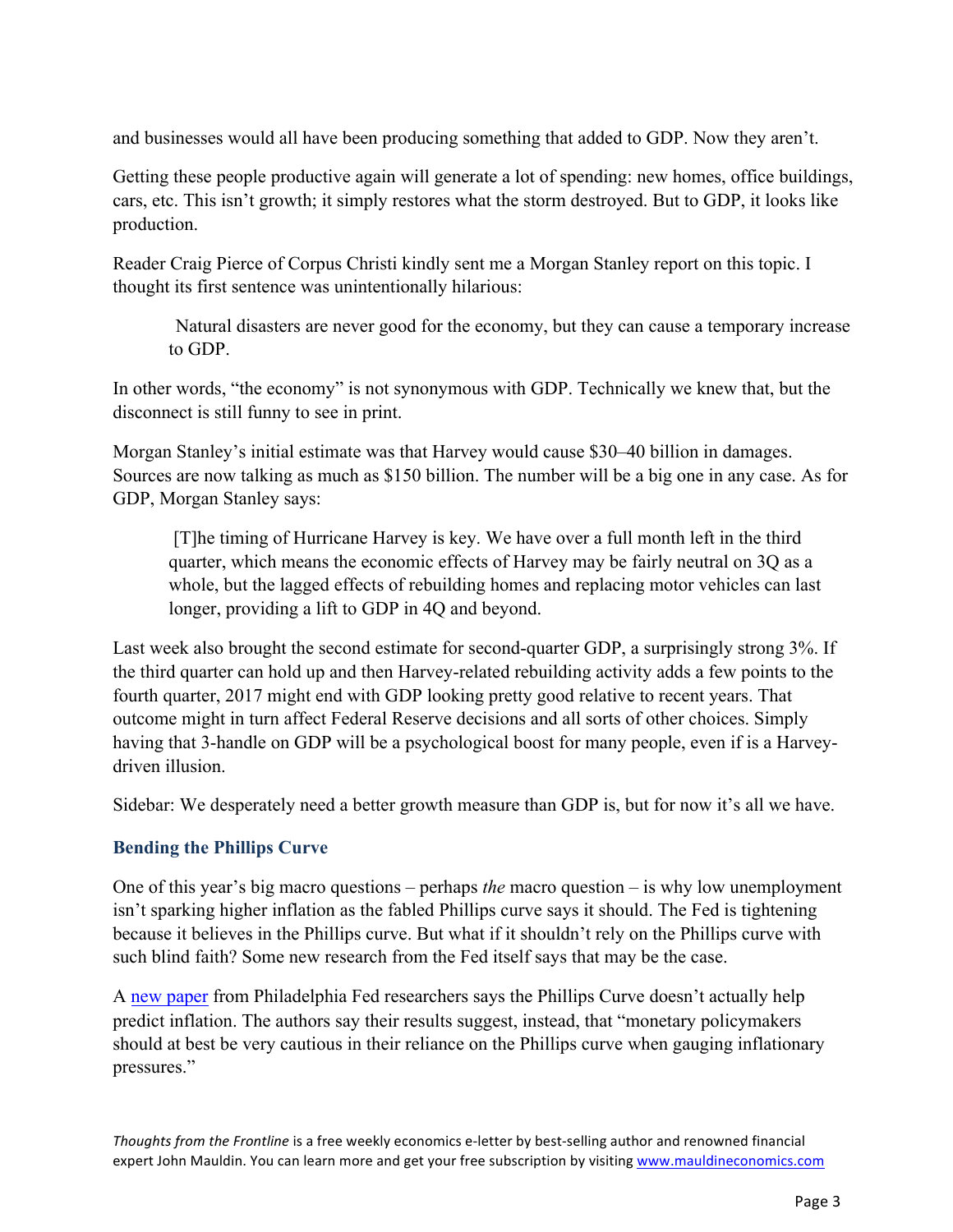

Now, when I hear Federal Reserve economists say we should "at best be very cautious" about something, I figure they are really saying, "Don't do that, you idiot." But of course, they can't say that directly to the FOMC. Fortunately, they don't need to. The committee's July minutes said that "a few participants" suspected the Phillips framework was "not particularly useful."

How many would "a few" FOMC members be? We don't know. At this point, apparently not a majority. Maybe they have the Philly Fed paper on their summer reading lists.

Let's be clear: Serious economists have long questioned the Phillips curve. The problem is that it's the only arrow the Fed has in its quiver to predict inflation relative to employment. As one Fed economist said to me, you can't take away the Phillips curve model without replacing it with another model.

This observation brings to mind a story. I can't put my finger on its actual source, but it's about an American soldier working as a weather forecaster in England during the critical days of World War II. His commanding officer came to him and said he had to have a forecast in order to make a decision on troop movements (I can't remember whether it was D-Day or not). The soldier pointed out that the weather forecasts weren't all that reliable, and so the officer shouldn't make a decision based on them. The officer retorted, "I have to make a decision, so you have to give me a forecast."

(I want to say that the soldier went on to be a famous person in information theory and computer science, and this episode came to light in his biography or other comments he made; so if anyone has the source, I would really love to know it.)

I guess the Federal Reserve is kind of like that commanding officer. They feel they have to make predictions about inflation, and so they're going to use the Phillips curve, even if many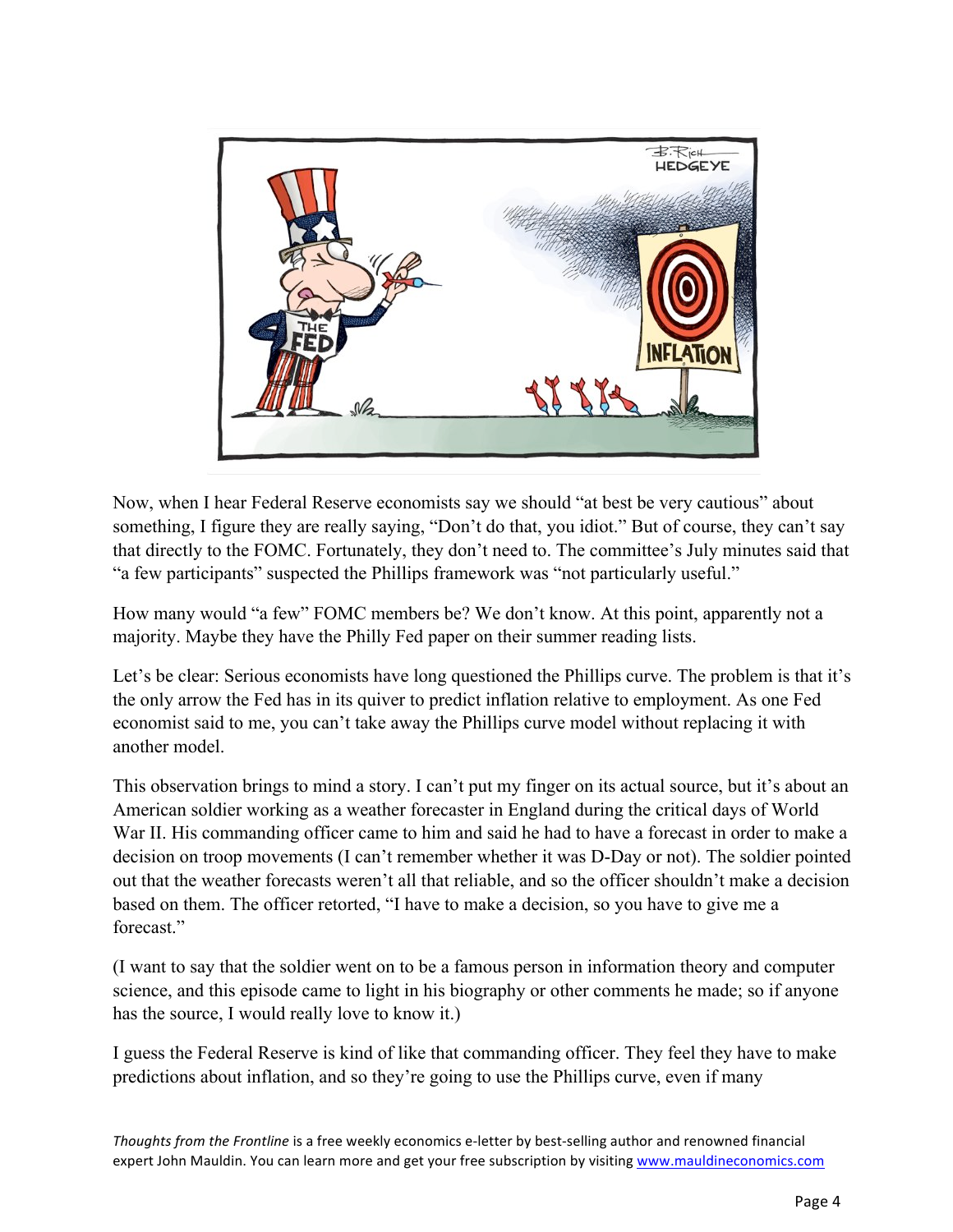economists, and even their own staff economists, generally agree that it doesn't hold water.

### **Jackson Hole Hijinks**

Speaking of summer and central bankers, the annual Jackson Hole symposium produced fewer interesting nuggets than usual. That doesn't mean nothing happened. The speeches media are allowed to cover are not the main event. Far more interesting – if only we could be flies on the wall! – are the many private conversations among the assembled monetary geniuses.

We did learn something important, though: Janet Yellen has no interest in staying on as Fed chair after her term ends in February. We know this because her [speech](https://www.federalreserve.gov/newsevents/speech/yellen20170825a.htm) was a frontal assault on President Trump's financial deregulation agenda. She warned against rolling back Dodd-Frank and the other post-crisis regulations.

The Fed has two important jobs: monetary policy and bank regulation. Dodd-Frank created a new Fed vice-chair position to lead the bank supervision role. President Obama left that position vacant for some reason, but Trump has nominated Randal Quarles for the job. Quarles is more sympathetic to the banking industry than Yellen is.

From what I can gather, Yellen doesn't want to stay, and Trump doesn't want to keep her. His comments to the contrary were just an effort to keep everyone guessing. The job appears to be Gary Cohn's – if he wants it.

# **Chairman Cohn?**

Seeing the former president of Goldman Sachs take charge of the Federal Reserve is going to make some people's heads explode. Other heads will simply shake, classifying the appointment as the fulfillment of prophecy. Regardless, it seems likely to happen.

I am not sure Cohn has much loyalty to Goldman Sachs. Yes, he had a long career there. But according t[o some reports,](https://www.vanityfair.com/news/2017/06/the-untold-story-of-how-gary-cohn-donald-trump-goldman-sachs-alumni) he capped that career by trying to take the CEO job from Lloyd Blankfein. That attempt was not the best career move, to say the least, so accepting his current White House role actually afforded him a graceful exit from Goldman.

Cohn and Yellen are the only two names Trump has mentioned for Fed chair. Others were supposedly in the mix, but I see no signs of movement. Could Trump surprise us? Yes, he does that all the time, but I believe Cohn is now the default choice.

My friend (and previous SIC speaker) Jason Cummins, who is chief US economist for Brevan Howard, penned a *Financial Times* [guest column](https://www.ft.com/content/bd82499e-89b0-11e7-afd2-74b8ecd34d3b) last week that asked the critical question, what would a Gary Cohn-led Federal Reserve look like?

Jason starts out by noting that Cohn likes low interest rates and a weak dollar. As a former Wall Street denizen, he also presumably leans bullish on stocks. Putting those three factors together,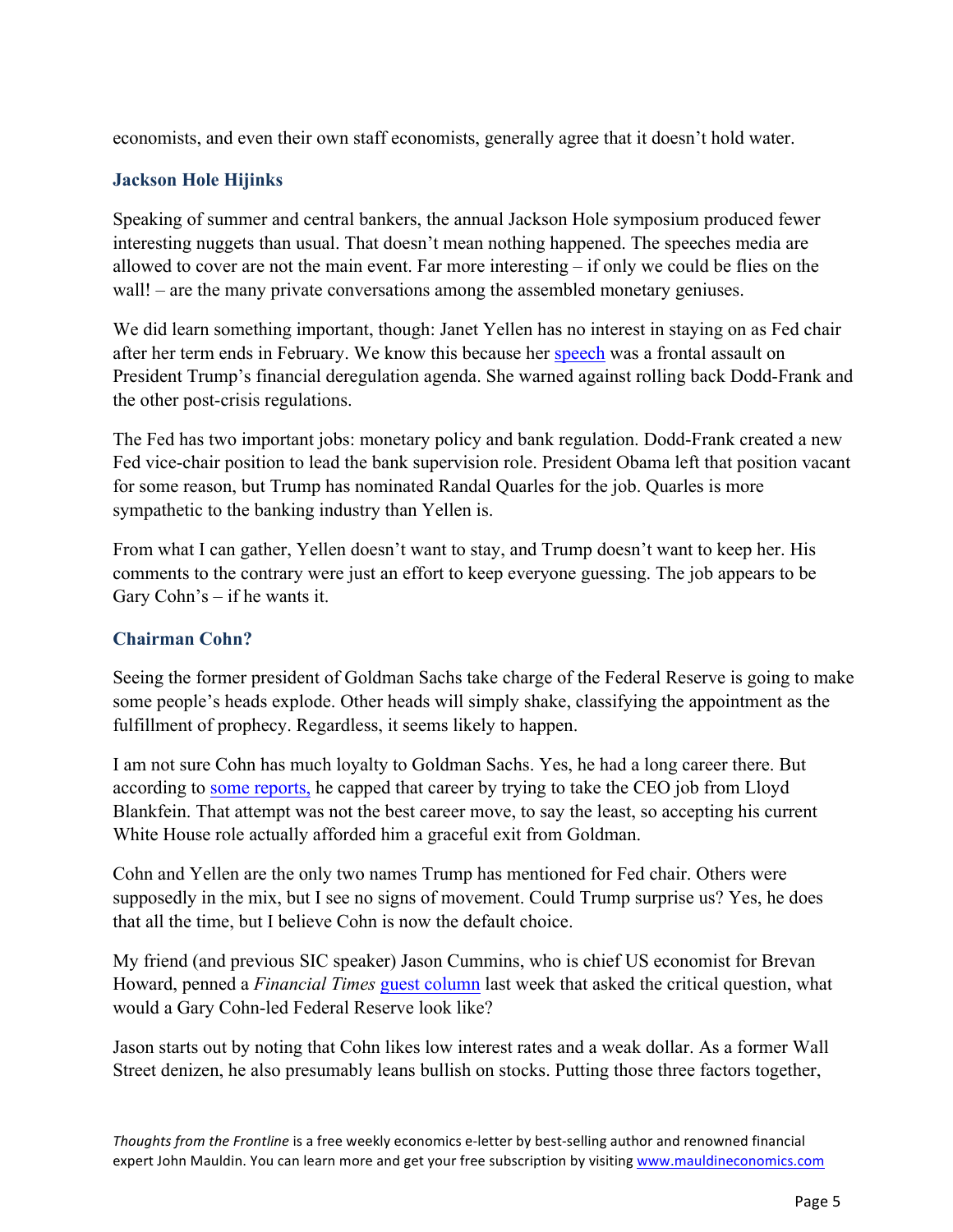Jason uses the Fed's own macro model to predict Cohn's impact:

If we imagine a scenario where Mr Cohn leaves unchanged the central bank's federal funds rate over the next two years. If we then assume the exchange value of the US dollar falls 10 per cent to 2014 levels and the stock market grows by 10 per cent, bringing it further into record-setting territory.

Such assumptions seem reasonable, perhaps even conservative. Yet the Fed's model says that a combination of that kind would deliver real gross domestic product growth of nearly 3 per cent a year, a lower unemployment rate bottoming out at a multi-decade low of 3.5 per cent and higher inflation rising above the Fed's 2 per cent target. That is before the possible beneficial effects of tax reform and deregulation.

That all sounds attractive. Jason's one concern is whether Cohn would be quick enough to crack down on inflation by taking away the proverbial punchbowl. He might not – but I doubt he will need to. The next decade will bring many challenges for whoever leads the Fed, though I don't think hyperinflation (or even 3% or 4% inflation) will be one of them, absent significant quantitative easing – and by significant I mean far larger than anything we have seen so far.

# **September to Remember**

This month will be busy for us macro monitors. The FOMC meets September 19–20 and will likely hike rates another notch, launch its balance-sheet-reduction plan, or both. I will be very surprised if they don't do either.

The greater suspense is elsewhere in Washington. Congress returns from its summer vacation recess after Labor Day and has a lot on its plate. Two deadlines are potentially perilous.

The federal government will hit its statutory debt ceiling on September 29. Unless Congress acts, the Treasury will have no authority to borrow money after that date, a conundrum which could lead to the US government's not paying its bills, including the principal and interest due on Treasury debt, on time.

We went all through this headache in 2011, prompting S&P to cut the US's credit rating, and again in 2013. The debt-ceiling debate is a rather silly argument, in my view, because it doesn't reduce spending and actually costs taxpayers money by making the Treasury pay slightly higher rates on its near-term borrowing. Yet some in Congress want to use the debate as leverage to get their priorities passed. Holding the full faith and credit of the US hostage to a political debate over the debt ceiling is a dangerous game, and I hope they don't play it.

On top of that, September 30 is the end of the fiscal year, and there is presently no budget for FY 2018. If Congress doesn't pass one, or if they do pass one and the president vetoes it, the government has to stop operating on October 1.

A shutdown actually happened in 2013, and the government was offline for 16 days before an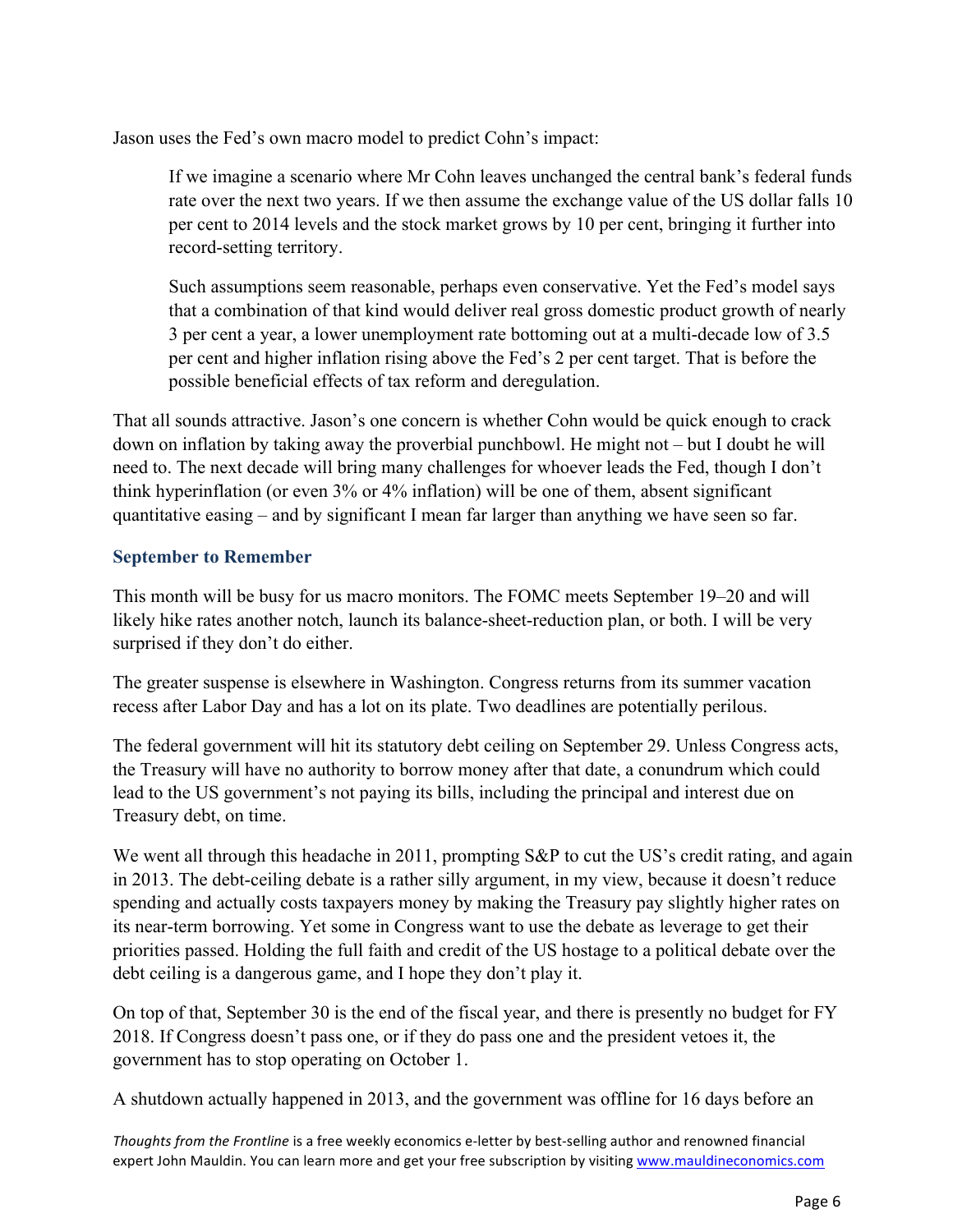agreement was reached. In reality, however, much of the government stays open. Law enforcement, the armed forces, and other "essential" departments continue operating, even without a budget.

Closing down the government doesn't net savings, either, since Congress ends up paying the furloughed "nonessential" workers for the time they aren't working. This time around we have another complication, too: President Trump's border wall. He said at his Phoenix rally last month, "If we have to close down the government, we're building that wall." It's not clear whether a budget that funds the wall can pass Congress; nor is it clear whether Trump will veto a bill that doesn't fund the wall.

On top of all that, the Federal Aviation Administration and the Children's Health Insurance Program both need reauthorization this month, and now there's likely to be a Harvey disaster relief bill, too. All those matters will eat up legislative time and energy. Time spent on them is time Congress won't spend on what should be its top priorities: tax reform, healthcare, and an infrastructure stimulus program.

#### **Stock Bubble**

After my "All Things Bullish" letter last week, I received a number of comments from people who asked questions about valuations. In fact, everywhere I've been in Colorado, the topic of valuations has come up, whether with retail investors or professional advisors. So when I read this note from my friend Michael Lewitt (who writes a killer letter at [The Credit Strategist\),](https://thecreditstrategist.com/) it seemed the perfect way to wrap up a scattershooting letter:

In early August, David Stockman did some excellent work highlighting the exorbitant valuations in the tech sector. FB, AMZN, GOOG, NFLX, AAPL and MSFT saw their weighted average P/E increase by 50% over the last 30 months. Between January 2015 and early August, their collective market cap accounted for 40% (\$1.4 trillion) of the S&P 500's increase in value from \$17.7 trillion to \$21.2 trillion. This pattern of a small sliver of tech giants accounting for a disproportionate amount of market gains is a repeat of what happened during the Internet Bubble when MSFT, DELL, CSCO and INTC saw their market caps double from \$850 billion to \$1.65 trillion. At the March 2000 peak, MSFT's P/E was 50x, INTC's was 60x and CSCO's was 200x compared to FB's 40x P/E, AMZN's 190x P/E and NFLX's 217x P/E today. Two years later, the four tech giants of the Internet Bubble had lost 75% of their value. AMZN stock has gone parabolic from around \$300/share at the beginning of 2015 to around \$1,000/share today. NFLX and FB followed similar patterns. Throw in TSLA and you have living proof that investors are driven by emotion and learned nothing from what happened at the turn of the century. I am confident in saying that these stocks will come back to earth and that those buying them at these valuations are playing a dangerous momentum game.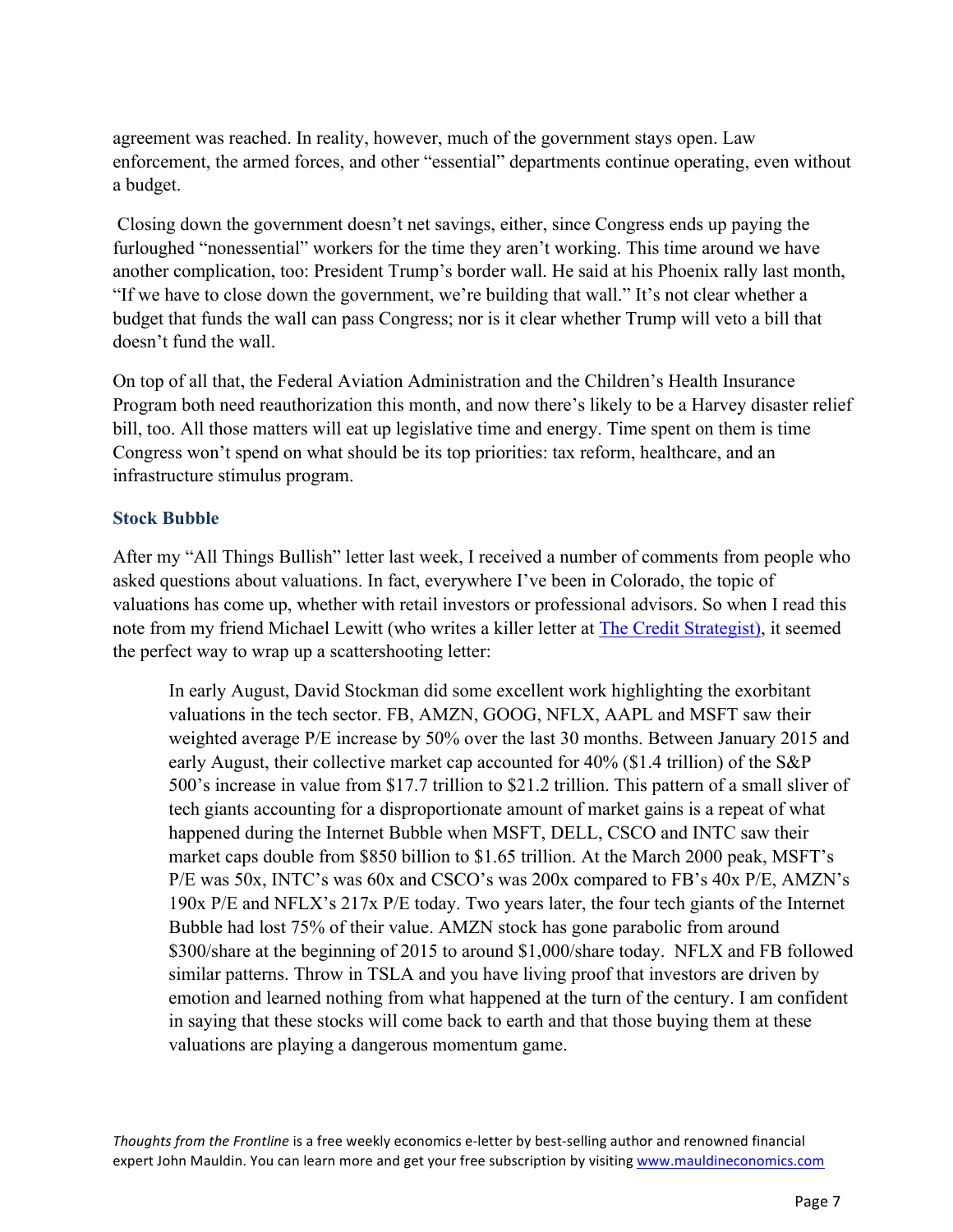#### **Chicago, Lisbon, Denver, and Lugano**

I'm writing from Denver today. Shane and I will head home on Sunday. I don't have much travel scheduled until later in September, when I will be in Chicago for a couple of days (26–28) for a speech, fly out the next day to Lisbon, and return to Dallas to speak at the [Dallas Money Show](https://www.moneyshow.com/events/conferences/the-moneyshow/moneyshow-dallas/speakers/1610spk/john-mauldin/?scode=043351) on October 5–6. You can click on the link for details. I will speak at an alternative investments conference in Denver on October 23–24 (details in future letters). I will again be in Denver on November 6 and 7, speaking for the CFA Society and holding meetings. After a lot of small backand-forth flights in November, I'll end up in Lugano, Switzerland, right before Thanksgiving. A busy month!

For many of us of a certain age in the US, summer is not really over until after Labor Day. When I was growing up, school boards wouldn't think of starting the school year before Labor Day; it just became ingrained in our minds that the Tuesday after Labor Day, we had to get back to work. (For those not from the US, Labor Day is the first Monday in September.) Although I do try to "move the ball down the field," the last two weeks of August just seem to be slower, less productive times. And then we hit the ground running in early September.

Again, my mind turns to my fellow Texans and all those along the coast who have suffered one of the most devastating storms in US history. A lot of families are going to end up on the short end of the financial stick as they find out that their home insurance may not cover their losses and their auto insurance may not pay off the full amount that's left on the note, especially for a newer car. I know that a lot of you are donating money and goods, so as a Texan I want to thank you and encourage you to do more.

Some of the locals here have told me it may be the altitude, but I am "off my feed" for the past few days. I don't normally have a problem traveling, but something has hit my system that is kicking back, so we're not going to get to enjoy the city as I was hoping to. But it looks like I'll have a few opportunities to get back before the end of the year. You have a great week.

Your filling out my end of summer to-do list analyst,

pig Maddi

John Mauldin

# **Share Your Thoughts on This Article**

**Post a Comment**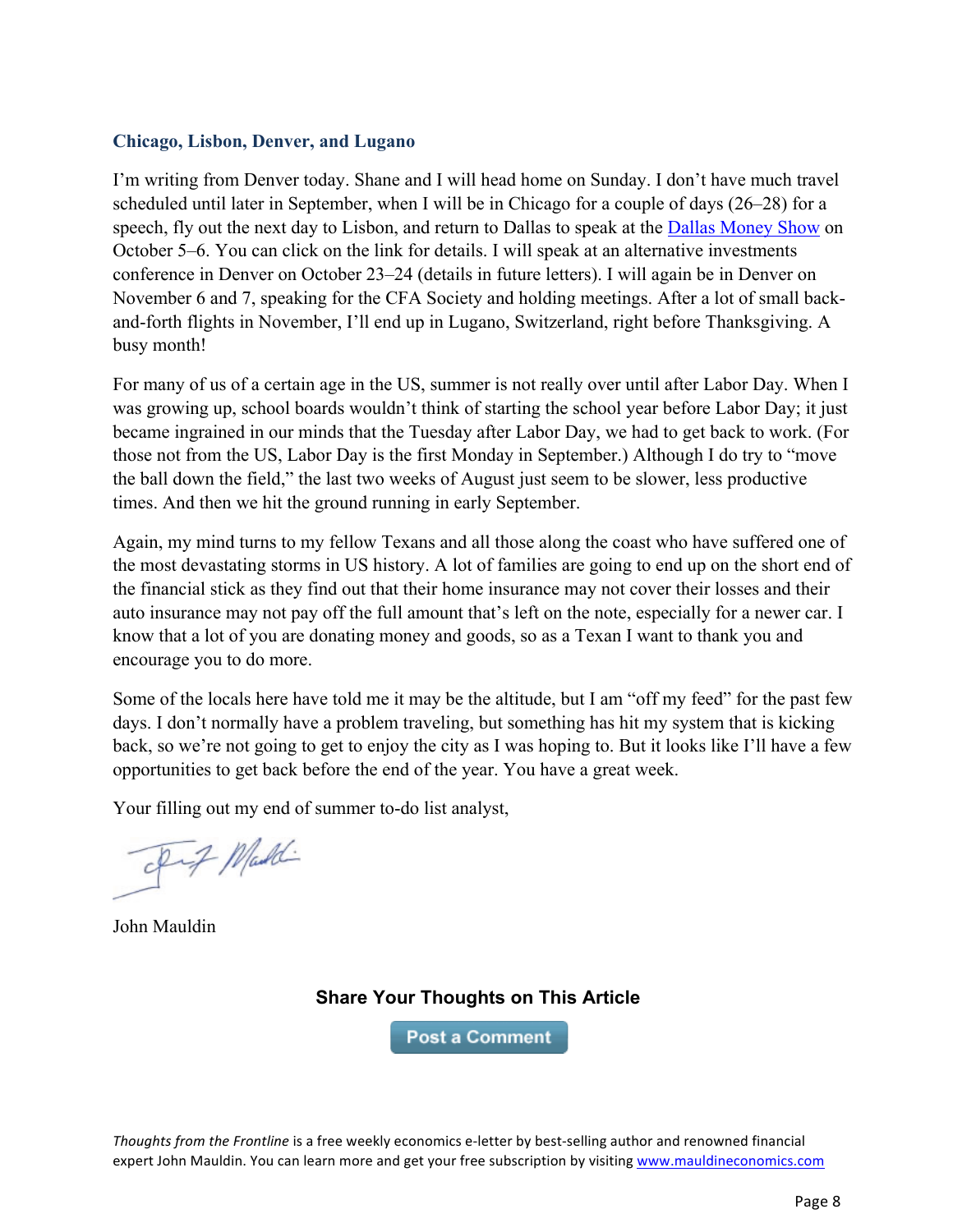#### Send to a Friend | Print Article | View as PDF | Permissions/Reprints | Previous Article

*Thoughts From the Frontline* is a free weekly economic e-letter by best-selling author and renowned financial expert, John Mauldin. You can learn more and get your free subscription by visiting http://www.mauldineconomics.com.

Please write to subscribers@mauldineconomics.com to inform us of any reproductions, including when and where copy will be reproduced. You must keep the letter intact, from introduction to disclaimers. If you would like to quote brief portions only, please reference http://www.mauldineconomics.com.

To subscribe to John Mauldin's e-letter, please click here: http://www.mauldineconomics.com/subscribe/

To change your email address, please click here: http://www.mauldineconomics.com/change-address

If you would ALSO like changes applied to the Mauldin Circle e-letter, please include your old and new email address along with a note requesting the change for both e-letters and send your request to compliance@2000wave.com.

To unsubscribe, please refer to the bottom of the email.

*Thoughts From the Frontline* and JohnMauldin.com is not an offering for any investment. It represents only the opinions of John Mauldin and those that he interviews. Any views expressed are provided for information purposes only and should not be construed in any way as an offer, an endorsement, or inducement to invest and is not in any way a testimony of, or associated with, Mauldin's other firms. John Mauldin is the Chairman of Mauldin Economics, LLC. He also is the President of Millennium Wave Advisors, LLC (MWA) which is an investment advisory firm registered with multiple states, President and registered representative of Millennium Wave Securities, LLC, (MWS) member FINRA, SIPC. MWS is also a Commodity Pool Operator (CPO) and a Commodity Trading Advisor (CTA) registered with the CFTC, as well as an Introducing Broker (IB) and NFA Member. Millennium Wave Investments is a dba of MWA LLC and MWS LLC. This message may contain information that is confidential or privileged and is intended only for the individual or entity named above and does not constitute an offer for or advice about any alternative investment product. Such advice can only be made when accompanied by a prospectus or similar offering document. Past performance is not indicative of future performance. Please make sure to review important disclosures at the end of each article. Mauldin companies may have a marketing relationship with products and services mentioned in this letter for a fee.

Note: Joining the Mauldin Circle is not an offering for any investment. It represents only the opinions of John Mauldin and Millennium Wave Investments. It is intended solely for investors who have registered with Millennium Wave Investments and its partners at www.MauldinCircle.com or directly related websites. The Mauldin Circle may send out material that is provided on a confidential basis, and subscribers to the Mauldin Circle are not to send this letter to anyone other than their professional investment counselors. Investors should discuss any investment with their personal investment counsel. John Mauldin is the President of Millennium Wave Advisors, LLC (MWA), which is an investment advisory firm registered with multiple states. John Mauldin is a registered representative of Millennium Wave Securities, LLC, (MWS), an FINRA registered broker-dealer. MWS is also a Commodity Pool Operator (CPO) and a Commodity Trading Advisor (CTA) registered with the CFTC, as well as an Introducing Broker (IB). Millennium Wave Investments is a dba of MWA LLC and MWS LLC. Millennium Wave Investments cooperates in the consulting on and marketing of private and non-private investment offerings with other independent firms such as Altegris Investments; Capital Management Group; Absolute Return Partners, LLP; Fynn Capital; Nicola Wealth Management; and Plexus Asset Management. Investment offerings recommended by Mauldin may pay a portion of their fees to these independent firms, who will share 1/3 of those fees with MWS and thus with Mauldin. Any views expressed herein are provided for information purposes only and should not be construed in any way as an offer, an endorsement, or inducement to invest with any CTA, fund, or program mentioned here or elsewhere. Before seeking any advisor's services or making an investment in a fund, investors must read and examine thoroughly the respective disclosure document or offering memorandum. Since these firms and Mauldin receive fees from the funds they recommend/market, they only recommend/market products with which they have been able to negotiate fee arrangements.

PAST RESULTS ARE NOT INDICATIVE OF FUTURE RESULTS. THERE IS RISK OF LOSS AS WELL AS THE OPPORTUNITY FOR GAIN WHEN INVESTING IN MANAGED FUNDS. WHEN CONSIDERING ALTERNATIVE INVESTMENTS, INCLUDING HEDGE FUNDS, YOU SHOULD CONSIDER VARIOUS RISKS INCLUDING THE FACT THAT SOME PRODUCTS: OFTEN ENGAGE IN LEVERAGING AND OTHER SPECULATIVE INVESTMENT PRACTICES THAT MAY INCREASE THE RISK OF INVESTMENT LOSS, CAN BE ILLIQUID, ARE NOT REQUIRED TO PROVIDE PERIODIC PRICING OR VALUATION INFORMATION TO INVESTORS, MAY INVOLVE COMPLEX TAX STRUCTURES AND DELAYS IN DISTRIBUTING IMPORTANT TAX INFORMATION, ARE NOT SUBJECT TO THE SAME REGULATORY REQUIREMENTS AS MUTUAL FUNDS, OFTEN CHARGE HIGH FEES, AND IN MANY